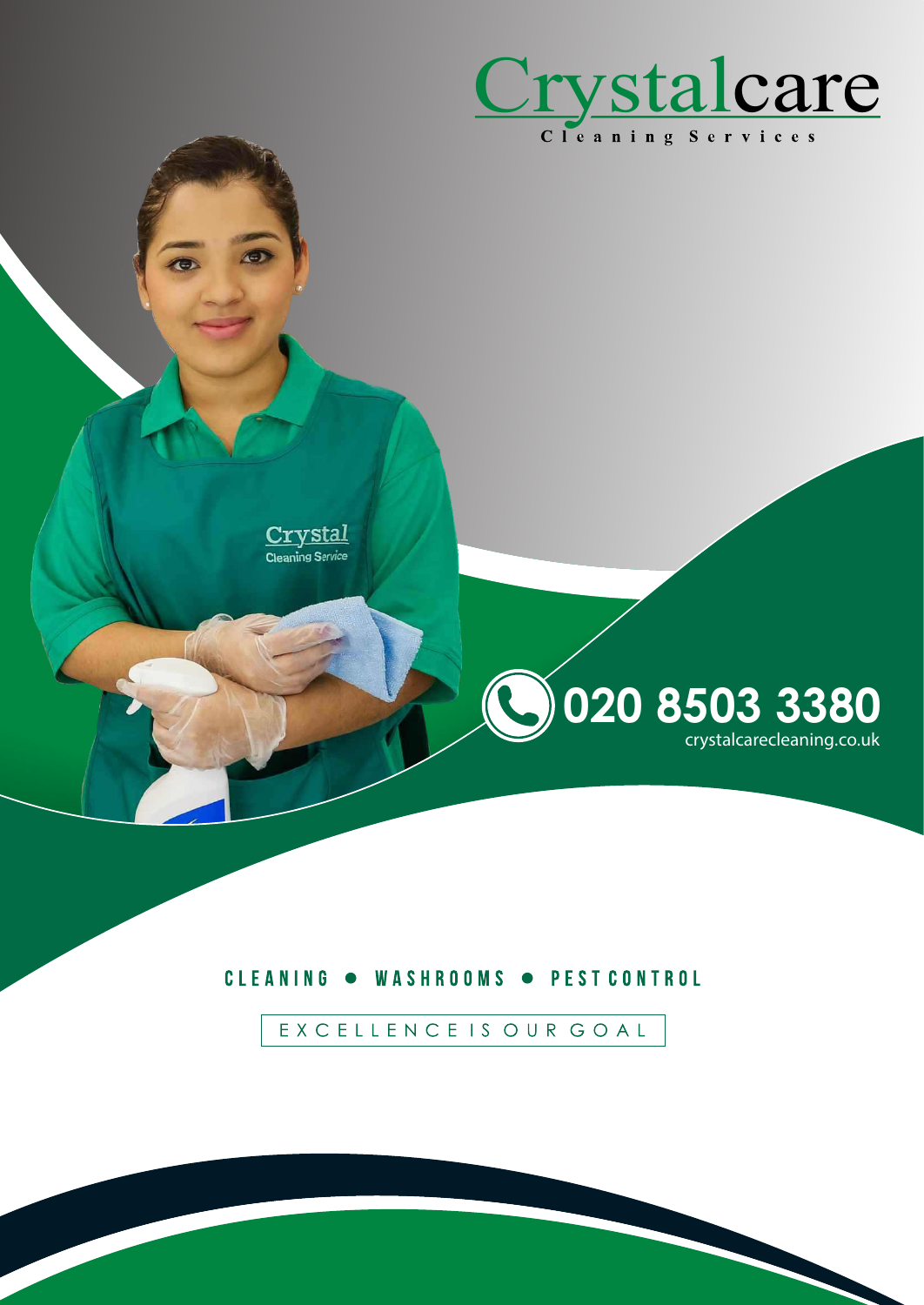### FROM OUR MANAGING DIRECTOR

We have been providing cleaning services within the M25 for over 30 years.

During that time we have witnessed many changes in the way business operates and the requirements of our clients.

Our management structure through Managing Director, General Manager, Regional Managers and Area Managers is supported by the latest technology, innovative thinking and a sound financial backing.

We employ over 1000 staff, with the Head Office in Essex and operations offices in South London and Heathrow to provide local support to all our service areas.

We are accredited by BSI, who we believe are the foremost accreditation body for ISO accreditation. We are tested by the best.

We are a medium sized, privately owned and independent company that is passionate about the services we provide, our staff and our clients.





### REALISING YOU HAVE A CHOICE

At Crystalcare, our starting point is 'how can we help'. This is driven from your onsite team to the dedicated management team that oversee them.

We work hard with all our customers to develop the right service package for you. Our bespoke cleaning solutions are driven by the fact that we fully appreciate and value our staff, realising that they are our business and without them we wouldn't be where we are today.

Our prime aim is to build a strong and rewarding relationship with each and every customer, delivering an exceptional and well thought out service. You will have an dedicated team of professionals at your disposal, with full access to senior Directors and the most experienced people in our business.

We strive to ensure our customers feel valued and important - because we realise you always have a choice.

Delivering excellent cleaning services in a concentrated geographical area to London and the South East, our goal is to provide each of our clients' with a safe, sustainable and environmentally efficient cleaning solution, leaving you free to focus on your core business.

#### CORPORATE SOCIAL RESPONSIBILITY

Realising that we all have a part to play, our Green Champion is fundamental in guiding us all at Crystalcare in reducing the environmental impact of our service. This may include the greater use of public transport and car sharing where possible,to more efficient equipment and the best deployment and mix of daytime and out of hours cleaning coverage.

Committed to our CSR policy and always looking at ways of giving something back, our Managing Director has pledged support over many years to several charities including Wipe Away the Tears.

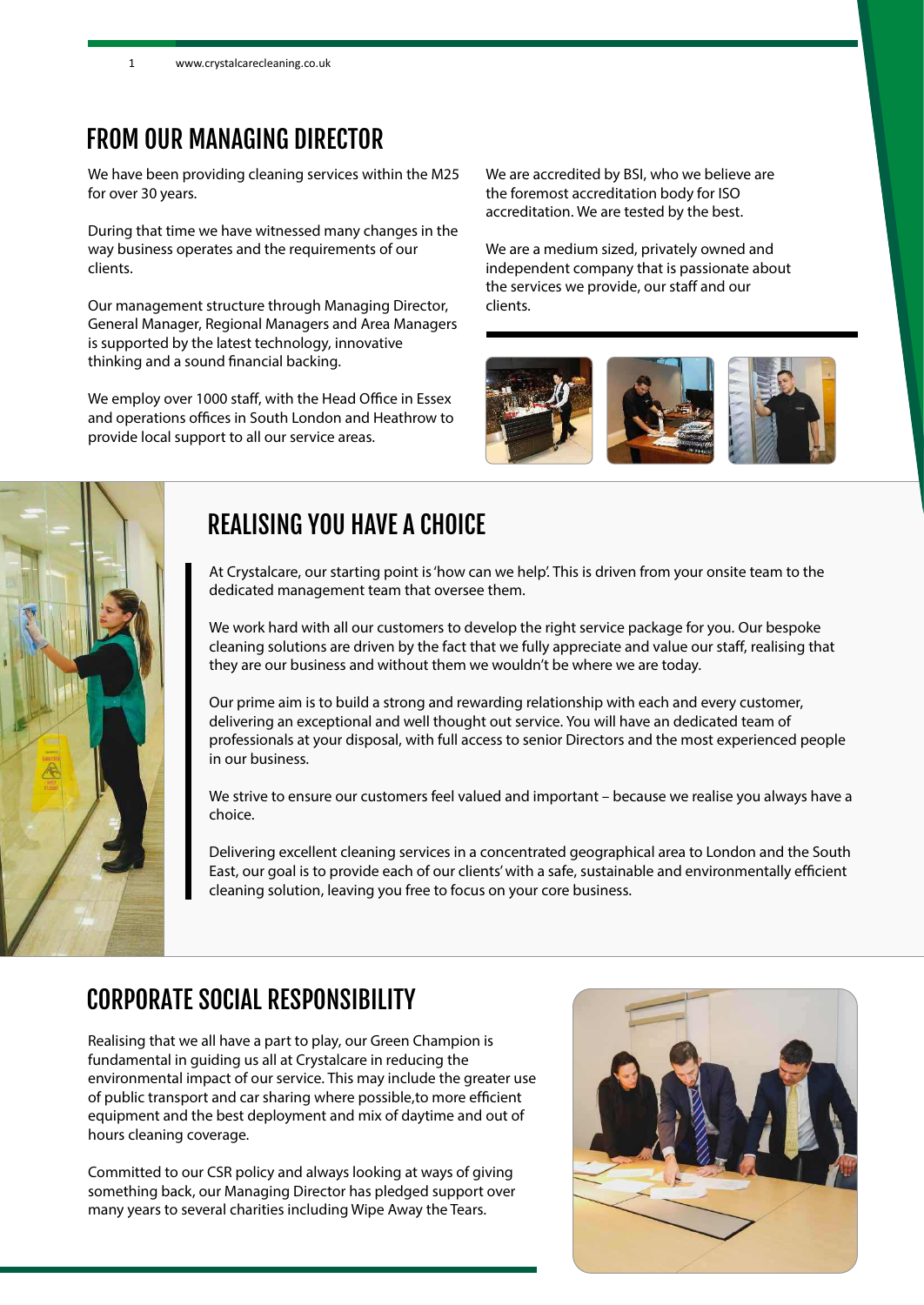#### SUSTAINABLE SERVICE

Our ISO 14001 EMS accreditation ensures controlled targeting and measurement of service environmental improvement and efficiency.

We actively promote zero to landfill and recycling to our clients. Innovations introduced include Biodegradable Biosacs, low energy vacs, compostable corn starch waste bags, compostable cleaning cloths, pulse mopping system for water use reduction and automated chemical dilution systems.



# INNOVATION AND IPAD TECHNOLOGY

From the days of pioneering microfibre technology and being one of the first adopters of back pack vacuums, we are constantly examining ways to provide new innovation within our daily business.

One such recent innovation we have embraced and strongly believe puts us ahead of our competitors is CleanLink.

Our Management Team carry fully enabled iPads loaded with our bespoke CleanLink software, including:

- Realtime quality auditing system
- Realtime instant product and consumable ordering
- New starter information
- Staff appraisals
- PAT testing
- RAM's

Our investment into this technology has benefited and supported our clients, staff and management team and is also fundamental in our business model and crucial to service delivery.







## OUR COMMITMENT

- We will deal promptly with all service issues that may arise
- Our cleaning staff will be trained, uniformed & screened
- The quality of the service will meet the specification you have agreed
- We will meet all Health & Safety and Environmental obligations
- We will offer a rapid response and problem solving service